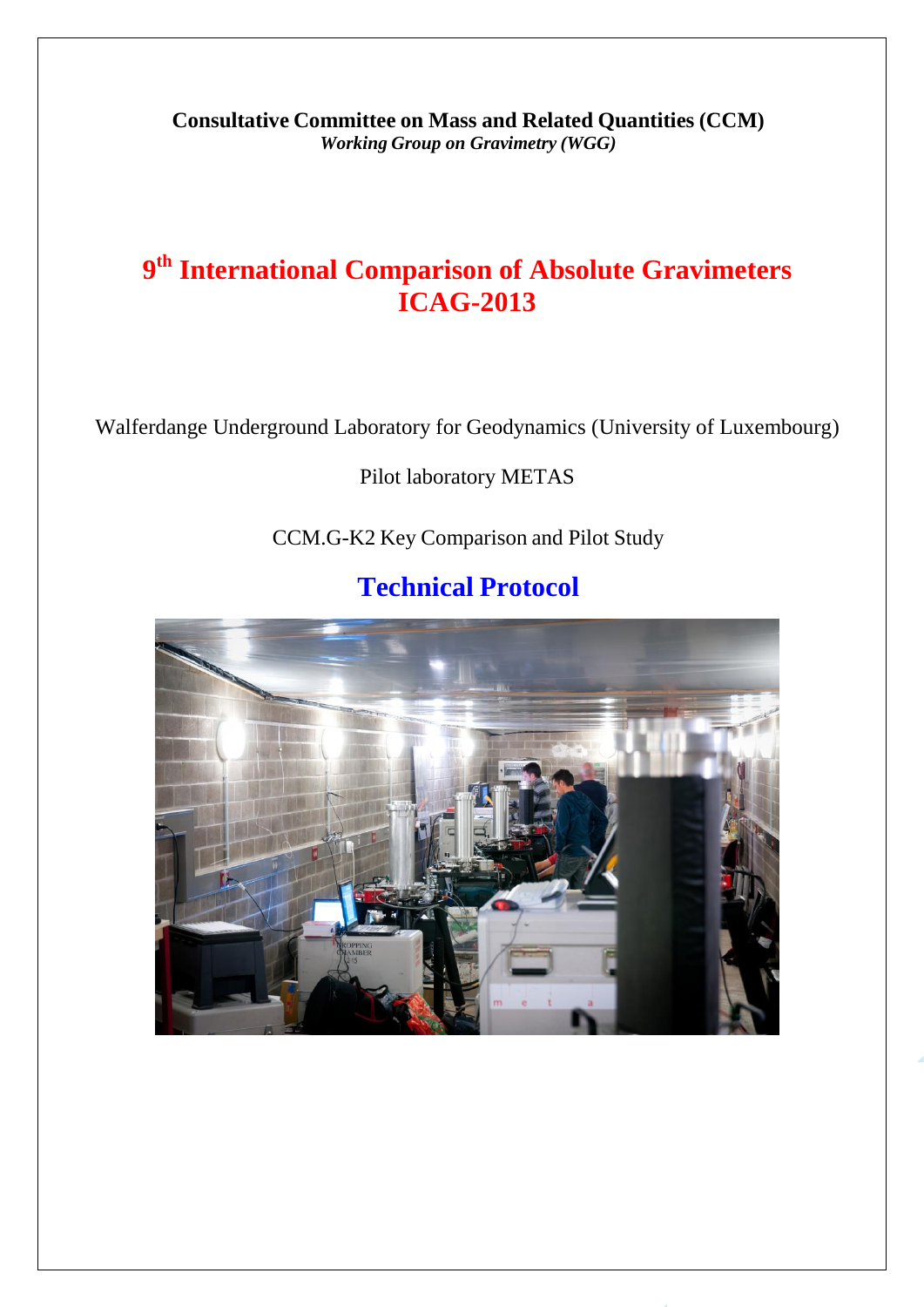# **IMPORTANT DEADLINES**

**We would like to present the results of the comparison as soon as possible. For that, we count on your collaboration to respect the different deadlines.** 

| 15 September 2013         | Approbation of the Technical Report by all the ICAG-2013<br>participants.                                                                                            |
|---------------------------|----------------------------------------------------------------------------------------------------------------------------------------------------------------------|
| <b>15 October 2013</b>    | Deadline for sending the completed form of <b>annex</b> A to the Local<br>Organisation (olivier.francis@uni.lu) and the Pilot Laboratory<br>(Henri.Baumann@metas.ch) |
| <b>5-14 November 2013</b> | Comparison in the Underground Laboratory for Geodynamics in<br>Walferdange, Grand-Duchy of Luxembourg                                                                |
| 30 November 2013          | Presentation of the results by the participants to the Local<br>Organisation (olivier.francis@uni.lu) and the Pilot Laboratory<br>(Henri.Baumann@metas.ch) (Annex B) |
|                           | *****                                                                                                                                                                |
| 15 February 2014          | Draft A (confidential) presented to the participants                                                                                                                 |
| <b>15 April 2014</b>      | Deadline for comments on Draft A                                                                                                                                     |
| 15 May 2014               | Draft B (public) and publication in Metrologia "Technical<br>Supplement"                                                                                             |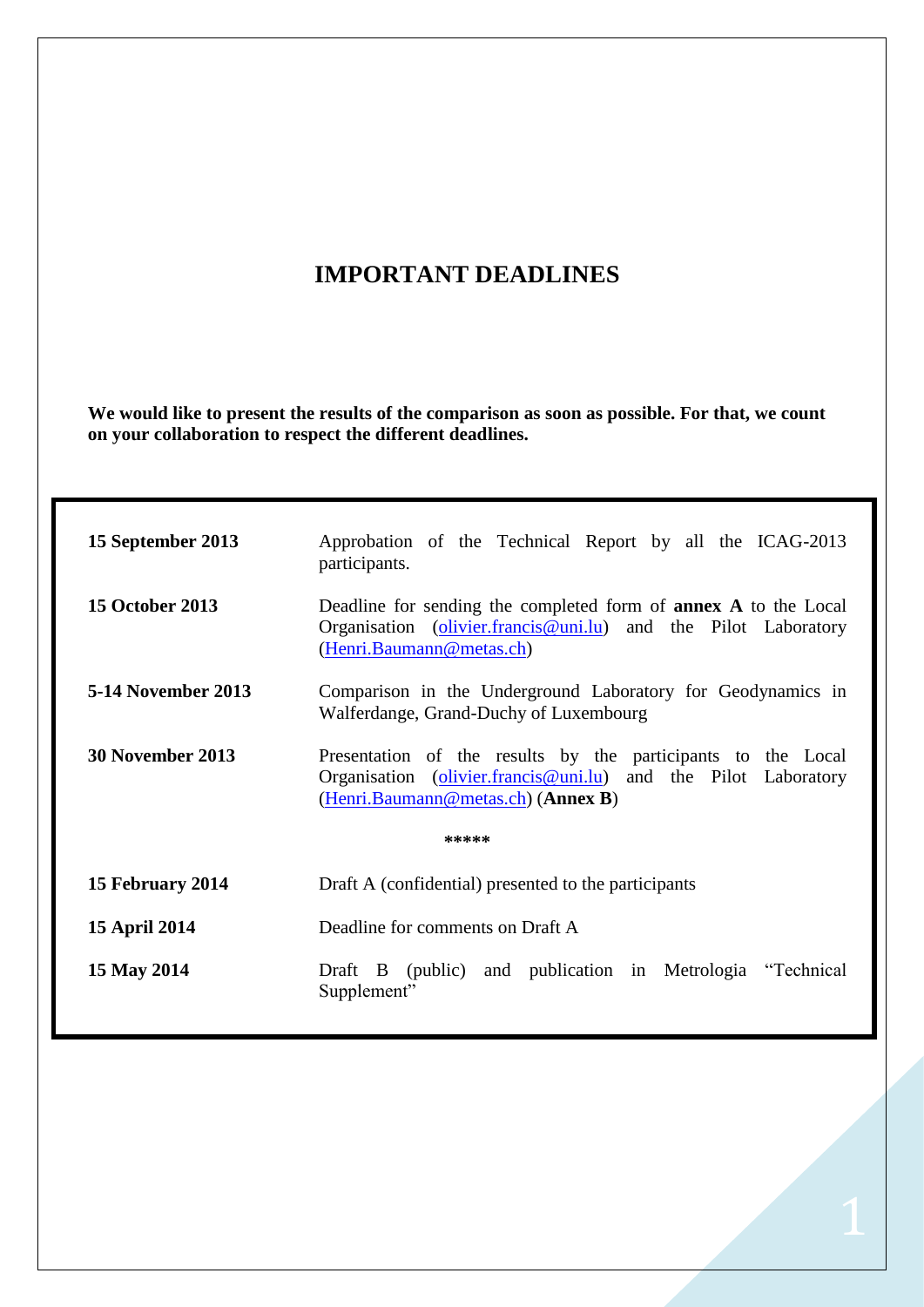# **Content**

| 1. Introduction                                                   | 3  |
|-------------------------------------------------------------------|----|
| 2. Participants                                                   | 3  |
| 3. Measurand                                                      | 6  |
| 4. Methods of measurement                                         | 6  |
| 5. Program of the measurement                                     | 6  |
| 6. Measurement timetable                                          | 8  |
| 7. Data report                                                    | 10 |
| 8. Uncertainty evaluation                                         | 10 |
| 9. Frequency measurements during ECAG-2011                        | 11 |
| 10. Results elaboration                                           | 12 |
| 11. Transportation of the instrumentation and customs formalities | 12 |
| 12. References                                                    | 13 |
| Annex A - Description of the absolute gravimeter                  | 14 |
| Annex B - Report of measurement results                           | 15 |
| Annex C - Example of calculation of uncertainty                   | 16 |
| Annex D - Parameters of WULG site                                 | 18 |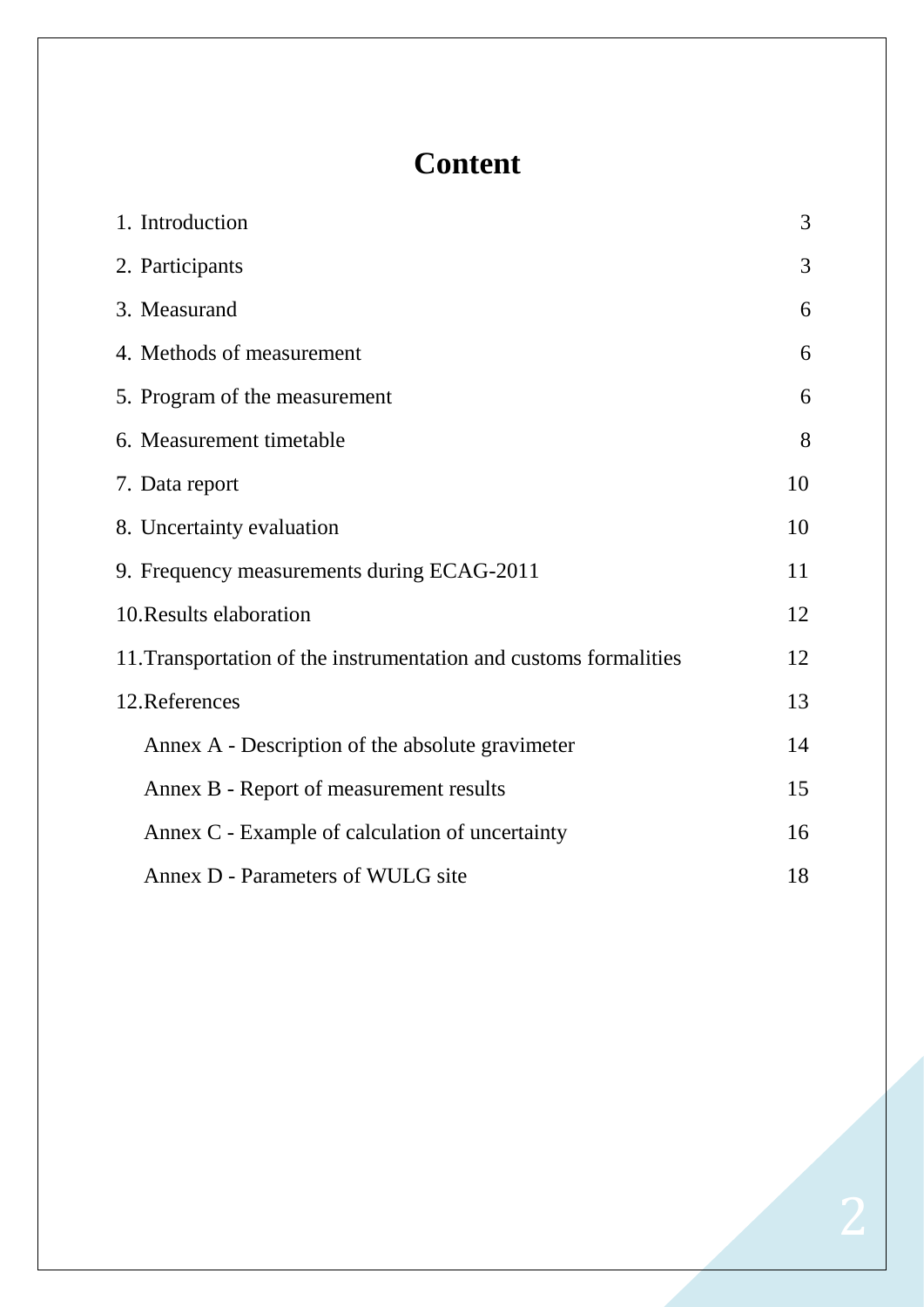# **Introduction**

The International Comparison of Absolute Gravimeters 2013 (ICAG-2013) will be held in the Walferdange Underground Laboratory for Geodynamics (WULG) during the first weeks of November 2013. The primary goal is to allow operators of absolute gravimeters (geophysicists, geodesists, metrologists, etc…) to check that their meter operates properly and to meet requirements of MRA by quantitative measures of the degree of equivalence of national standards for gravity acceleration**.** All communities are welcome to participate in the comparison.

The ICAG-2013 is registered Key Comparison CCM.G-K2. The comparison is organized in accordance with the CIPM MRA-D-05 of the Consultative Committee on Mass and Related Quantities (CCM).

Only National Metrology Institutes that are signatories of the CIPM Mutual Recognition Arrangement (CIPM MRA) and laboratories officially designated by those institutes can participate in a Key Comparison, their measurements can contribute to the evaluation of the KCRVs (Key Comparison Reference Values) and their degrees of equivalence can be published in the Key Comparison Data Base (KCDB). However, non-designated institutes are allowed to take part in the comparison. The results including their contribution will be the subject of a scientific publication in Metrologia.

METAS has accepted to be the pilot laboratory under the leadership of Dr. Henri Baumann, Prof. Dr. Olivier Francis and Ing. Gilbert Klein from the University of Luxembourg are the members of the local organizing committee.

# **1. Participants**

The list of the participants who have registered so far is given in Table 1. In total, 30 absolute gravimeters from 30 institutes will take part in the comparisons including 6 different types of instruments.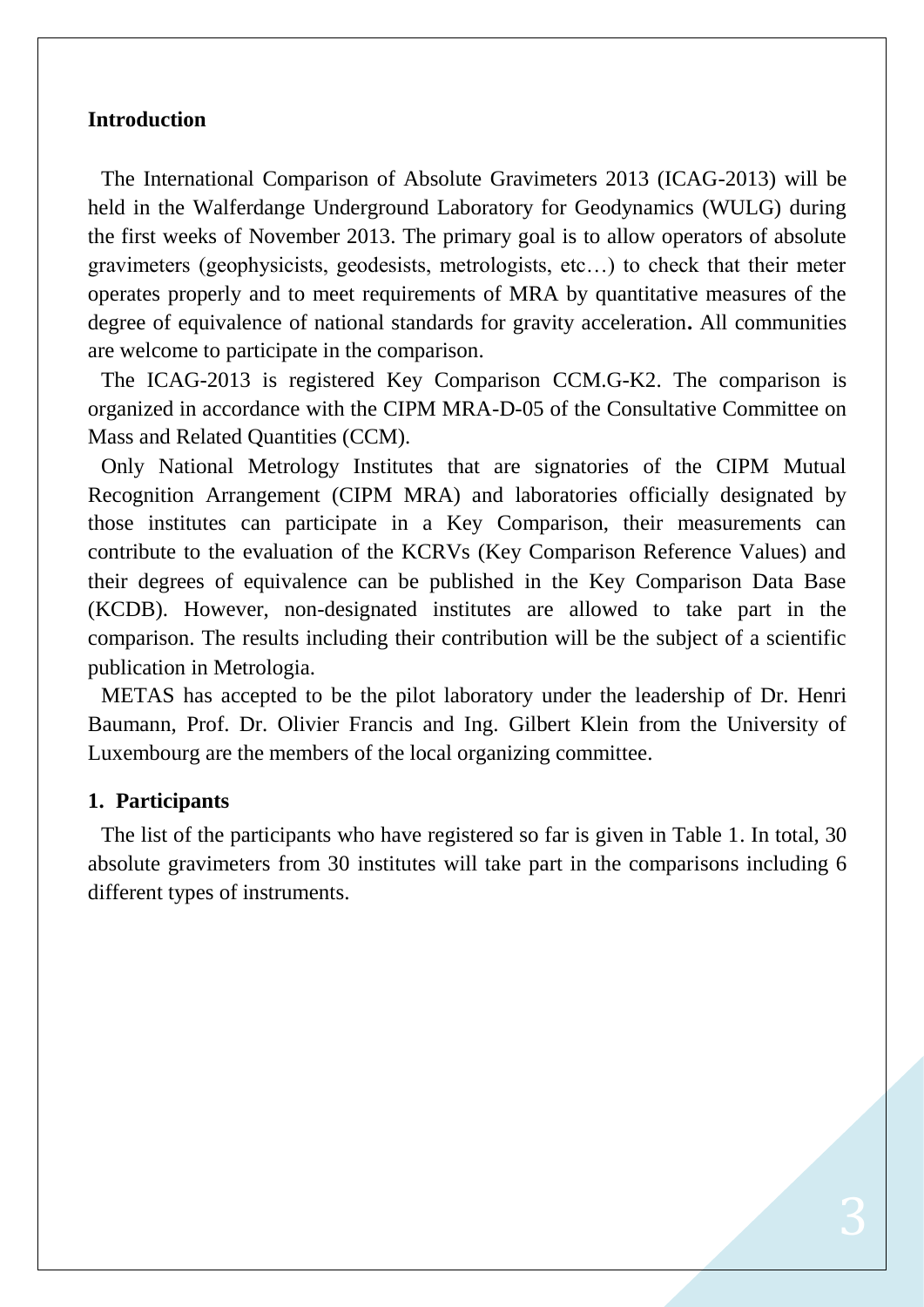| #               | <b>Country or</b><br><b>Province</b> | <b>Institution</b>                                                     | <b>Gravimeter</b>  | NMI or<br><b>Designed</b> | <b>Operator(s)</b>                                                    | E-mail                                                                                |
|-----------------|--------------------------------------|------------------------------------------------------------------------|--------------------|---------------------------|-----------------------------------------------------------------------|---------------------------------------------------------------------------------------|
|                 |                                      |                                                                        |                    | <b>Institute</b>          |                                                                       |                                                                                       |
|                 | Austria                              | Federal Office of Metrology and<br>Surveying and Surveying (BEV)       | FG5-242            | <b>YES</b>                | Christian Ullrich                                                     | christian.ullrich@bev.gv.at<br>diethard.ruess@bev.gv.at                               |
|                 |                                      |                                                                        |                    |                           |                                                                       |                                                                                       |
| 2               | Belgium                              | Royal Observatory of Belgium                                           | FG5-202            | N <sub>O</sub>            | Michel van Camp                                                       | mvc@oma.be                                                                            |
| 3               | <b>Brazil</b>                        | Observatório Nacional                                                  | FG5-223            | $\overline{NO}$           | Mauro Andrade de Sousa<br>Rodrigo Lima Melhorato                      | mauro@on.br, mauro.andrade@pq.cnpq.br,<br>rodrigo@on.br, rodrigomelhorato@hotmail.com |
| $\overline{4}$  | China                                | National Institute of Metrology                                        | NIM-3A             | <b>YES</b>                | Shuqing Wu                                                            | wushq@nim.ac.cn                                                                       |
| 5               | China                                | Tsinghua University                                                    | $T-2$              | <b>NO</b>                 | Hua Hu                                                                | huhua@tsinghua.edu.cn                                                                 |
| 6               | China                                | Institute of Seismology, China<br>Earthquake Administration -<br>Wuhan | FG5-232            | N <sub>O</sub>            | Chongyang Shen                                                        | shency63@yahoo.com.cn                                                                 |
| $\overline{7}$  | Chinese Taipei                       | <b>Industrial Technology Research</b><br>Institute                     | FG5-224            | <b>YES</b>                | Chiung-Wu Lee<br>Wen-Chi Hsieh                                        | JohnLee@itri.org.tw<br>nickyhsieh@itri.org.tw                                         |
| 8               | Czech Republic                       | Geodetic Observatoru Pecný                                             | FG5-215            | <b>YES</b>                | Vojtech Pálinkás<br>Jakub Kostelecký                                  | vojtech.palinkas@pecny.cz<br>jakub.kostelecky@pecny.cz                                |
| 9               | Finland                              | Finnish Geodetic Institute                                             | FG5X-221           | <b>YES</b>                | Jaakko Mäkinen<br>Jyri Näränen                                        | Jaakko.Makinen@fgi.fi<br>Jyri.Naranen@fgi.fi<br>Mirjam.Bilker@fgi.fi                  |
| 10              | France                               | Observatoire Midi-Pyrénées                                             | A10-014            | N <sub>O</sub>            | <b>Sylvain Bonvalot</b>                                               | Sylvain.bonvalot@ird.fr                                                               |
| 11              | France                               | <b>LNE-SYRTE</b>                                                       | $CAG-01$           | <b>YES</b>                | Sébastien Merlet<br><b>Franck Pereira Dos Santos</b><br>Pierre Gillot | sebastien.merlet@obspm.fr<br>franck.pereira@obspm.fr                                  |
| 12              | France                               | Institut de Physique du Globe de<br>Strasbourg                         | FG5-206            | N <sub>O</sub>            | Jacques Hinderer                                                      | jhinderer@unistra.fr                                                                  |
| $\overline{13}$ | France                               | Géosciences Montpellier - CNRS -<br>Université de Montpellier 2        | FG5-228            | $\overline{NO}$           | Nicolas Le Moigne                                                     | nicolas.lemoigne@gm.univ-montp2.fr                                                    |
| 14              | Germany                              | Leibniz Universität Hannover                                           | FG5X-220           | NO                        | Olga Gitlein<br><b>Manuel Schilling</b>                               | gitlein@ife.uni-hannover.de<br>schilling@ife.uni-hannover.de                          |
| 15              | Germany                              | Federal Agency for Cartography<br>and Geodesy                          | FG5-101 or FG5-301 | NO                        | Reinhard Falk<br>Herbert Wilmes                                       | Reinhard.falk@bkg.bund.de<br>herbert.wilmes@bkg.bund.de                               |
| 16              | Italy                                | <b>INRIM-Istituto Nazionale di</b><br>Ricerca Metrologica              | IMGC-02            | <b>YES</b>                | Alessandro Germak<br>Emanuele Biolcati<br>Claudio Origlia             | A.Germak@inrim.it<br>E.Biolcati@inrim.it<br>c.origlia@inrim.it                        |

# **Table 1.** Preliminary list of the 30 participants to ICAG-2013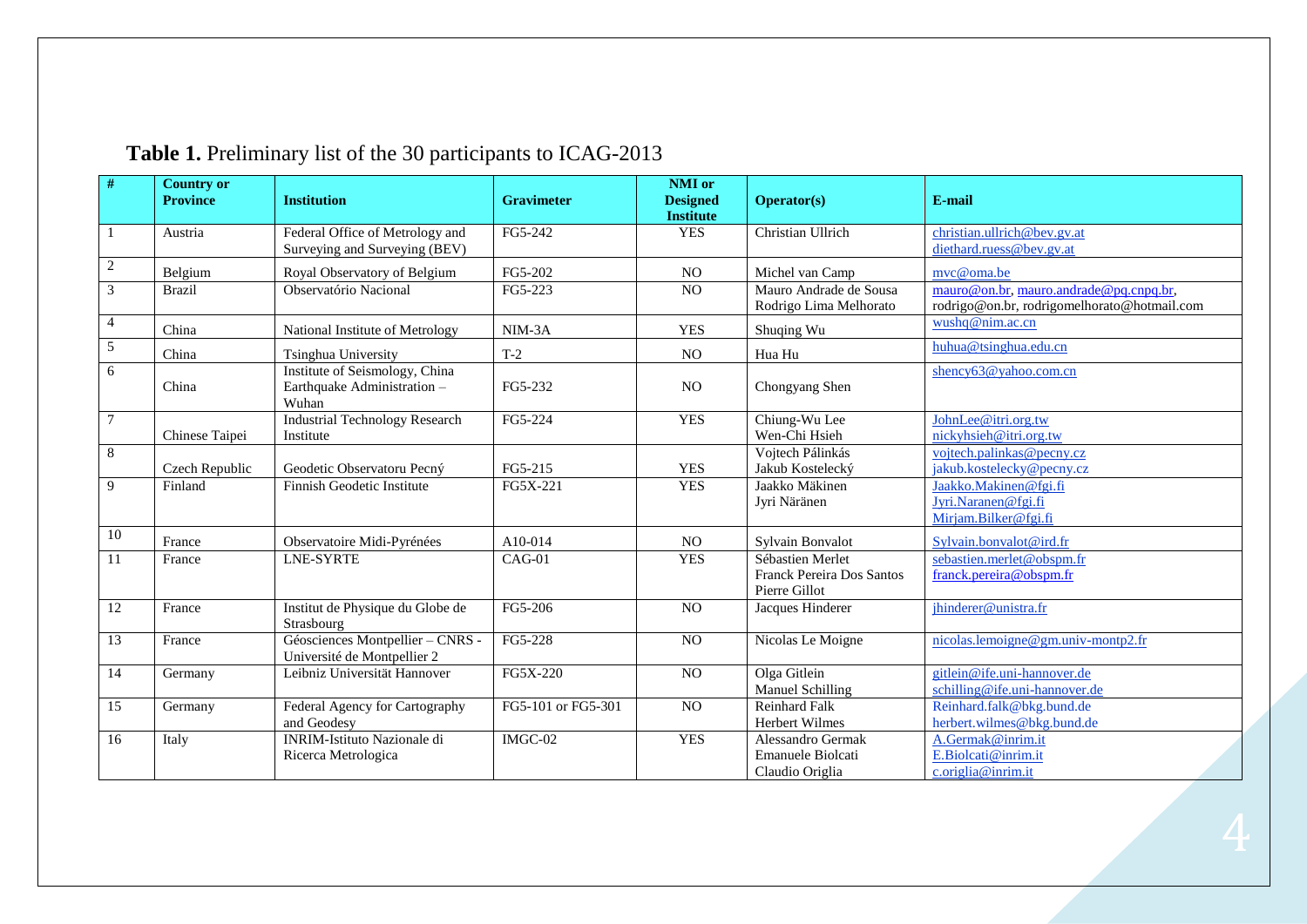|    | <b>Country or</b><br><b>Province</b> | <b>Institution</b>                                                                  | <b>Gravimeter</b>  | NMI or<br><b>Designed</b><br><b>Institute</b> | <b>Operator(s)</b>                                    | E-mail                                                                         |
|----|--------------------------------------|-------------------------------------------------------------------------------------|--------------------|-----------------------------------------------|-------------------------------------------------------|--------------------------------------------------------------------------------|
| 17 | Italy                                | ASI (Agenzia Spaziale Italiana)                                                     | FG5-218            | N <sub>O</sub>                                | Francesco Schiavone                                   | francesco.schiavone@e-geos.it                                                  |
| 18 | Japan                                | National Metrology Institute of Japan                                               | FG5-213            | <b>YES</b>                                    | Shigeki Mizushima                                     | s.mizushima@aist.go.jp                                                         |
| 19 | Luxembourg                           | University of Luxembourg                                                            | FG5X-216           | N <sub>O</sub>                                | <b>Olivier Francis</b>                                | olivier.francis@uni.lu                                                         |
| 20 | Norway                               | Kartverket – Geodetic Institute                                                     | FG5-226            | N <sub>O</sub>                                | Ove Omang                                             | ove.christian.dahl.omang@kartverket.no                                         |
| 21 | Poland                               | Institute of Geodesy and Cartography                                                | A10-020            | N <sub>O</sub>                                | Jan Krynski<br>Marcin Sękowski<br>Przemysław Dykowski | jan.krynski@igik.edu.pl<br>msek@igik.edu.pl<br>przemyslaw.dykowski@igik.edu.pl |
| 22 | Poland                               | Faculty of Geodesy and Cartography<br>Warsaw University of Technology               | FG5-230            | N <sub>O</sub>                                | <b>Tomasz Olszak</b>                                  | t.olszak@gik.pw.edu.pl                                                         |
| 23 | Republic of<br>Korea                 | Korea Research Institute of Standards<br>and Science                                | FG5X-104           | <b>YES</b>                                    | In-Mook Choi                                          | mookin@kriss.re.kr                                                             |
| 24 | Spain                                | Instituto Geográfico Nacional                                                       | FG5-211<br>A10-006 | N <sub>O</sub>                                | Sergio Sainz-Maza<br>Aparicio                         | ssainz-maza@fomento.es                                                         |
| 25 | Sweden                               | Lantmäteriet – the Swedish mapping,<br>cadastral and land registration<br>authority | FG5-233            | N <sub>O</sub>                                | Andreas Engfeldt<br>Jonas Agren                       | andreas.engfeldt@lm.se<br>Jonas.agren@lm.se                                    |
| 26 | Switzerland                          | Federal Office of Metrology - Metas                                                 | FG5X-209           | <b>YES</b>                                    | Henri Baumann                                         | Henri.baumann@metas.ch                                                         |
| 27 | The Netherlands                      | Delft University of Technology                                                      | FG5-234            | N <sub>O</sub>                                | René Reudink                                          | r.h.c.reudink@tudelft.nl                                                       |
| 28 | United Kingdom                       | N.E.R.C. / Space Geodesy Facility,<br>Herstmonceux Castle                           | FG5-229            | N <sub>O</sub>                                | Vicky Smith                                           | vism@nerc.ac.uk                                                                |
| 29 | <b>USA</b>                           | National Geodetic Survey                                                            | FG5-102            | N <sub>O</sub>                                | Marc Eckl                                             | Mark.Eckl@noaa.gov                                                             |
| 30 | <b>USA</b>                           | Micro-gLaCoste                                                                      | FG5X-302           | N <sub>O</sub>                                | Derek van Westrum                                     | derek@microglacoste.com                                                        |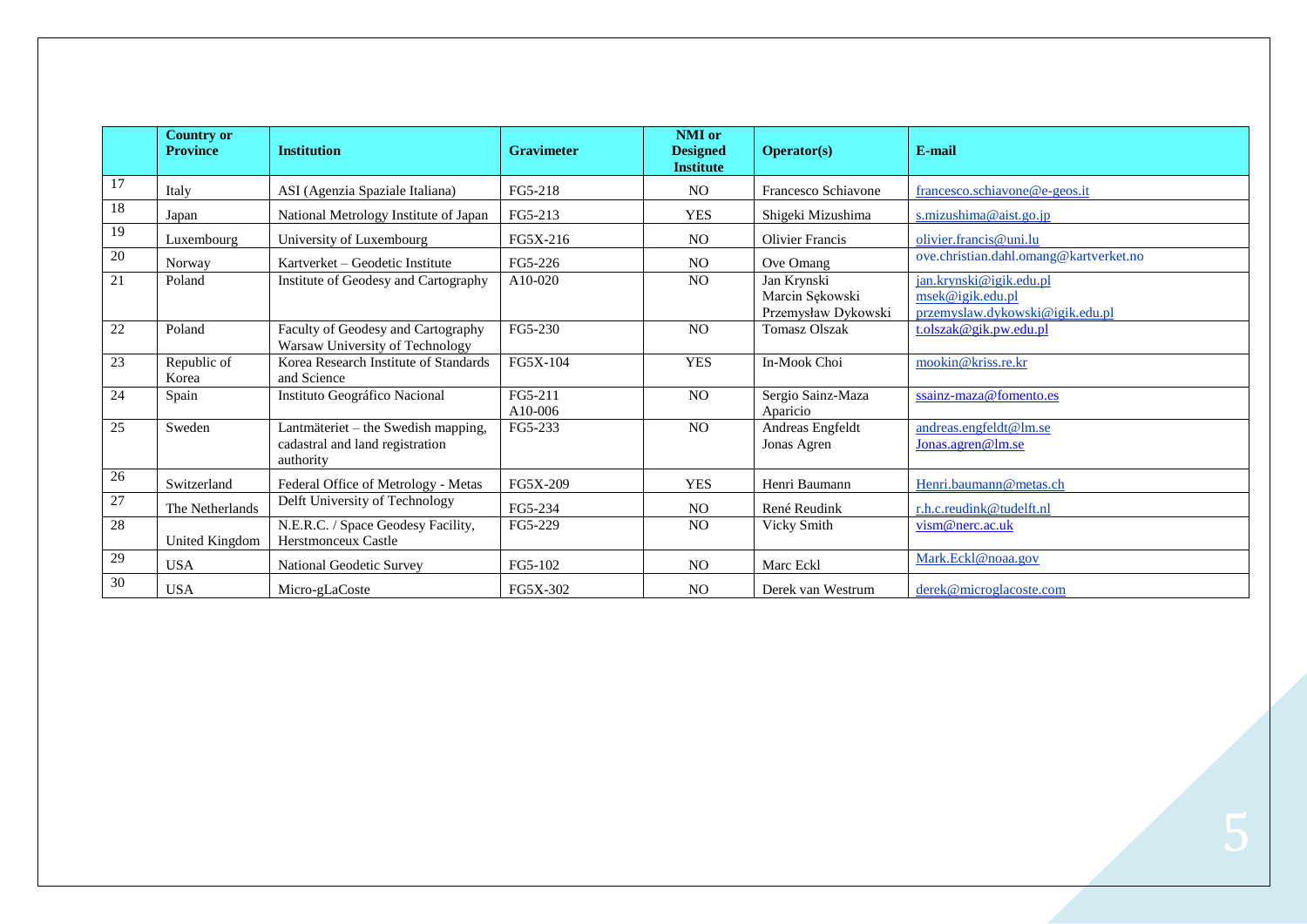## **2. Measurand**

The measurand is the mean free-fall acceleration at the reference height corrected for gravimetric Earth tides, atmospheric and polar motion effects on gravity. Corrections are made according to the Resolution 16 of the 18th General Assembly of the IAG 1983 to obtain "zero-tide" values for gravity [3].

The reported time of the measurement shall be the average of the times of the observations contributing to the measurement.

The vertical gravity gradients, the geographical coordinates and elevation of the measuring sites (stations) as well as the observed tidal parameters are listed in Annex D.

The atmospheric pressure and the gravity changes using the WULG superconducting gravimeter OSG-CT040 will be continuously measured during the comparison. Information on these measurements will be available after the comparison (draft A) to the participants.

## **3. Methods of measurement**

The methods of absolute measurements and measuring instruments used by the participants should be described by each participant (Annex A). This information is mandatory for the KC participants.

### **4. Program of the measurements**

A 15-stations gravity network (5 on 3 different platforms) is proposed for all the measurements (Figure 1).

Each gravimeter should measure at least at three gravity stations. The schedule will be arranged in a way that the two same instruments should not measure twice at the same station.

The comparison will be organized in two consecutive sessions. The first one shall take place between the  $5<sup>th</sup>$  to the  $8<sup>th</sup>$  of November 2013. The second session will last from the  $11<sup>th</sup>$  to the  $14<sup>th</sup>$  of November 2013.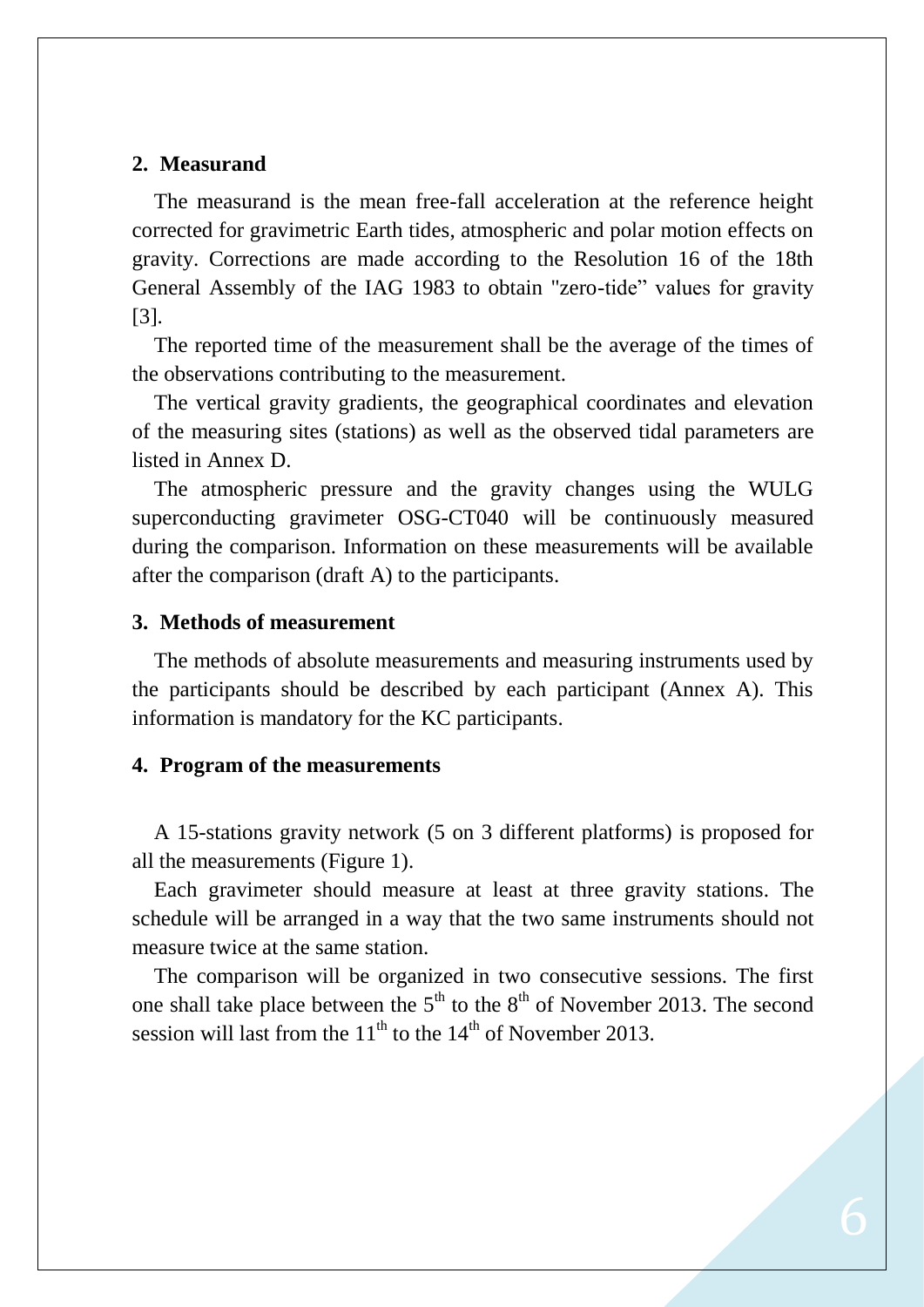



**Figure 1. A.** Sketch of the underground laboratory allowing for the simultaneous set up of 15 gravimeters (40 m length and 3.6 m wide). **B**. The superconducting gravimeter OSG-CT040 installed in a gallery next to the comparison site. **C**. Picture of the platform A taken during the comparison.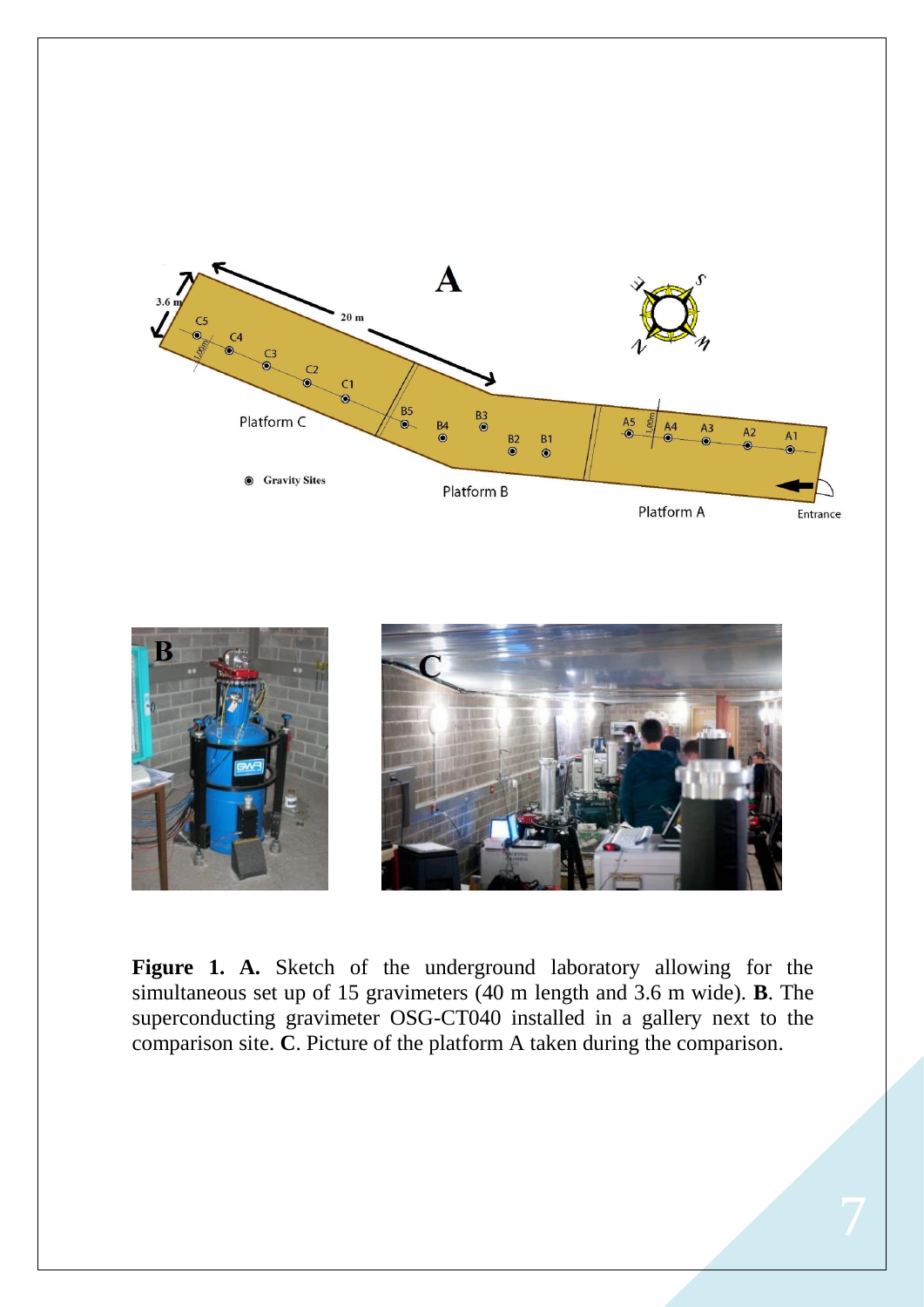# **5. Measurement timetable**

The preliminary measurement timetable is given in Table 2. There will be two distinct sessions. A gap of a few days is left to allow a smooth transition between the operators who are done and the newcomers.

**Table 2.** Schedule for the measurements.

| #                       | <b>Gravimeter</b> | 5/11           | 6/11           | 7/11           | 11/11          | 12/11                             | 13/11          |
|-------------------------|-------------------|----------------|----------------|----------------|----------------|-----------------------------------|----------------|
| $\mathbf{1}$            | A10-014           | A2             | B2             | C <sub>2</sub> |                |                                   |                |
| $\boldsymbol{2}$        | A10-020           |                |                |                | C <sub>4</sub> | A2                                | <b>B4</b>      |
| $\overline{\mathbf{3}}$ | <b>CAG-01</b>     |                |                |                | $A2 - A4 - B3$ | Will measure before the 5/11/2013 |                |
| $\overline{\mathbf{4}}$ | FG5-101 (or 301)  |                |                |                | C1             | A <sub>4</sub>                    | B <sub>5</sub> |
| 5                       | <b>FG5-102</b>    | ${\bf A5}$     | B <sub>5</sub> | C <sub>5</sub> |                |                                   |                |
| 6                       | <b>FG5-202</b>    | <b>B3</b>      | C <sub>2</sub> | A <sub>4</sub> |                |                                   |                |
| $\overline{7}$          | <b>FG5-206</b>    |                |                |                | A3             | <b>B4</b>                         | A2             |
| 8                       | <b>FG5-211</b>    |                |                |                | A2             | B3                                | ${\bf A1}$     |
| $\boldsymbol{9}$        | <b>FG5-213</b>    | C1             | A2             | B <sub>5</sub> |                |                                   |                |
| 10                      | <b>FG5-215</b>    | <b>B1</b>      | C <sub>5</sub> | A2             |                |                                   |                |
| 11                      | <b>FG5-218</b>    | B2             | C1             | A3             | B3             | C <sub>5</sub>                    | C1             |
| 12                      | <b>FG5-221</b>    | A <sub>4</sub> | <b>B4</b>      | C <sub>4</sub> |                |                                   |                |
| 13                      | <b>FG5-223</b>    |                |                |                | <b>B4</b>      | C1                                | C <sub>2</sub> |
| 14                      | <b>FG5-224</b>    |                |                |                | A <sub>5</sub> | B1                                | A <sub>4</sub> |
| 15                      | <b>FG5-226</b>    |                |                |                | C <sub>5</sub> | A3                                | B2             |
| 16                      | <b>FG5-228</b>    | C <sub>3</sub> | A <sub>4</sub> | B2             |                |                                   |                |
| 17                      | <b>FG5-229</b>    |                |                |                | ${\bf A1}$     | B2                                | A <sub>5</sub> |
| 18                      | <b>FG5-230</b>    | B2             | C1             | A3             |                |                                   |                |
| 19                      | FG5-232           | C <sub>5</sub> | $\mathbf{A1}$  | <b>B4</b>      |                |                                   |                |
| 20                      | FG5-233           | ${\bf A1}$     | B1             | C1             |                |                                   |                |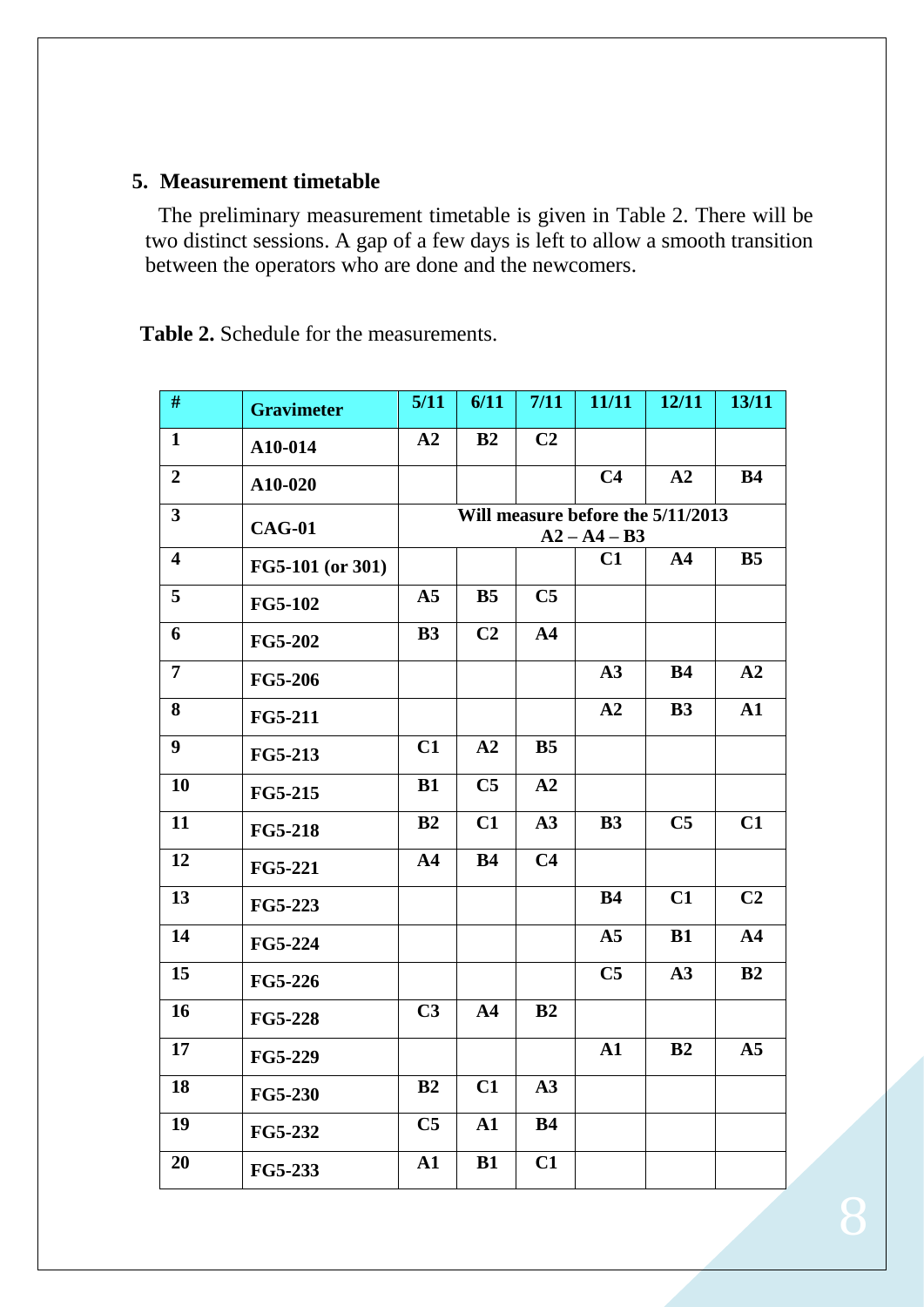| 21 | FG5-234         |                |                |                | B <sub>2</sub> | C <sub>4</sub> | C <sub>5</sub> |
|----|-----------------|----------------|----------------|----------------|----------------|----------------|----------------|
| 22 | <b>FG5-242</b>  |                |                |                | A <sub>4</sub> | B <sub>5</sub> | A3             |
| 23 | <b>FG5X-104</b> | B <sub>4</sub> | C <sub>3</sub> | A <sub>5</sub> |                |                |                |
| 24 | <b>FG5X-209</b> | A3             | B3             | C <sub>3</sub> |                |                |                |
| 25 | <b>FG5X-220</b> |                |                |                | B1             | C <sub>3</sub> | C <sub>4</sub> |
| 26 | <b>FG5X-216</b> |                |                |                | C <sub>2</sub> | A <sub>5</sub> | B1             |
| 27 | <b>FG5X-302</b> | B <sub>5</sub> | C <sub>4</sub> | $\mathbf{A1}$  |                |                |                |
| 28 | <b>IMGC-02</b>  |                |                |                | B <sub>5</sub> | C <sub>2</sub> | C <sub>3</sub> |
| 29 | NIM-3A          | C <sub>2</sub> | A3             | B1             |                |                |                |
| 30 | <b>T2</b>       | C <sub>4</sub> | A <sub>5</sub> | B <sub>3</sub> |                |                |                |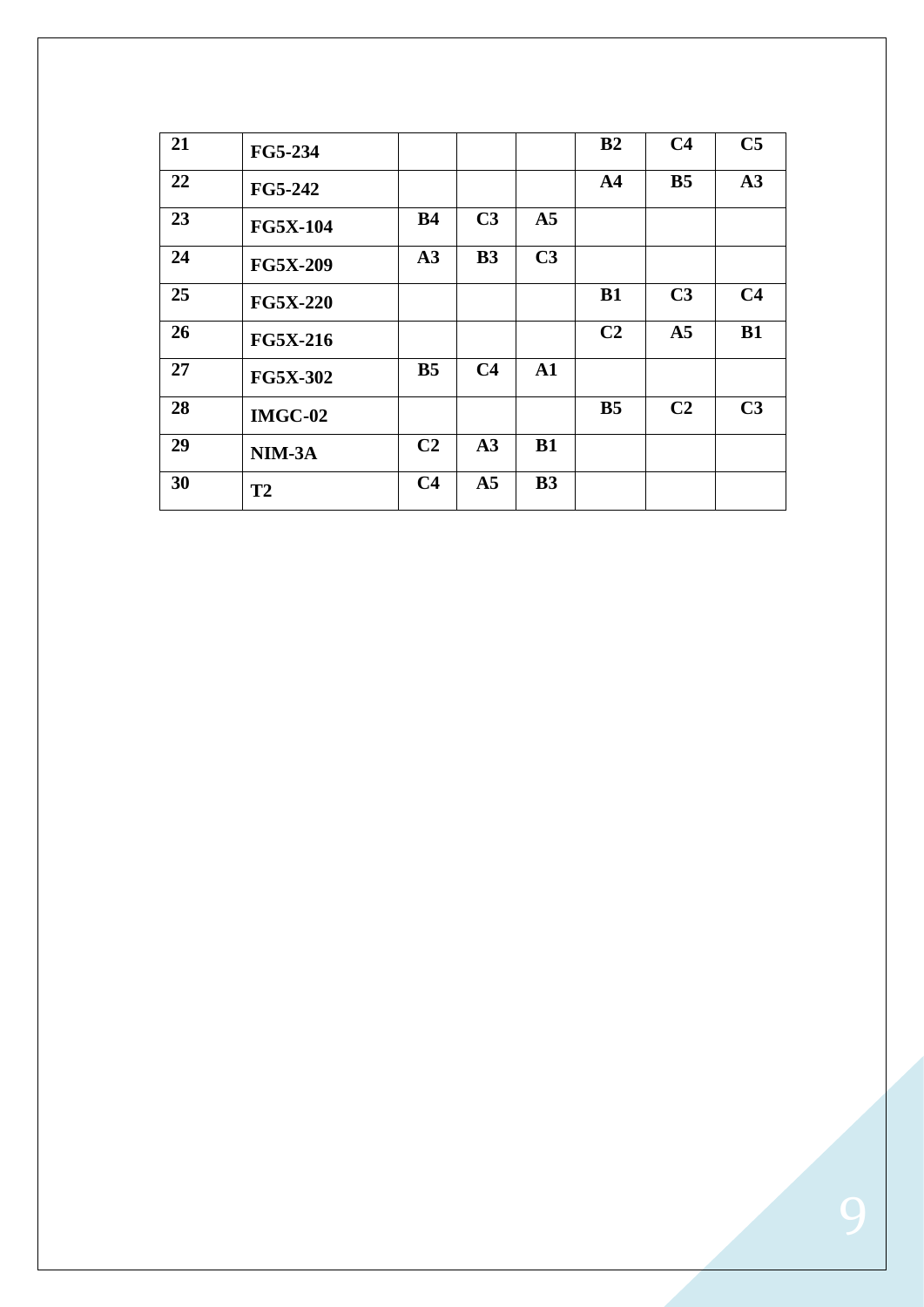### **6. Data report**

All participants should give the absolute measurement results for every measured point (station) in the table format given in annex B (**mandatory for all participants**).

The deadline for submission of the results to the Pilot lab is 2 weeks after the measurements [1].

### **7. Uncertainty evaluation**

"*A result from a participant is not considered complete without an associated uncertainty, and is not included in the draft report unless it is accompanied by an uncertainty supported by a complete uncertainty budget*" [1].

Uncertainty of measurements should be estimated (mandatory for KC participants) according to the GUM [2]. The calculation of uncertainty can be divided in two steps:

- 1. uncertainty budget of the instrument that includes, at least, the following influence parameters:
	- Laser frequency
	- Rb-clock frequency
	- Gravity gradient measurement
	- Misalignments in the verticality of the laser beam correction
	- Imperfect collimation and cosine error effect
	- Verticality
	- Residual gas pressure
	- Diffraction effects
	- Glass wedges
	- Corner cube rotation
	- Air gap modulation
	- Inhomogeneous magnetic field
	- Apparatus gravity attraction effect
	- Electrostatics effect
	- Temperature changes
	- Beam divergence correction
	- Phase shifts in fringe counting and timing electronics
	- Choice of the initial and final scaled fringes effect
	- Reference height

#### Other possible effects:

- Laser frequency reproducibility/stability
- Beam shear effect
- Photodetection and fringe counting electronics effect
- Finite speed of light effect
- Optical effects
- Radiation Pressure effect
- Whichever other contribution characterized from the participant laboratory
- 2. measurement uncertainty in a specific site that includes, at least, the following influence parameters:
- Instrumental uncertainty (as results of the first step in the uncertainty calculation)
- Uncertainty in air pressure correction (admittance factor)
- Air pressure measurement effect
- Earth tide evaluation
- Ocean loading correction evaluation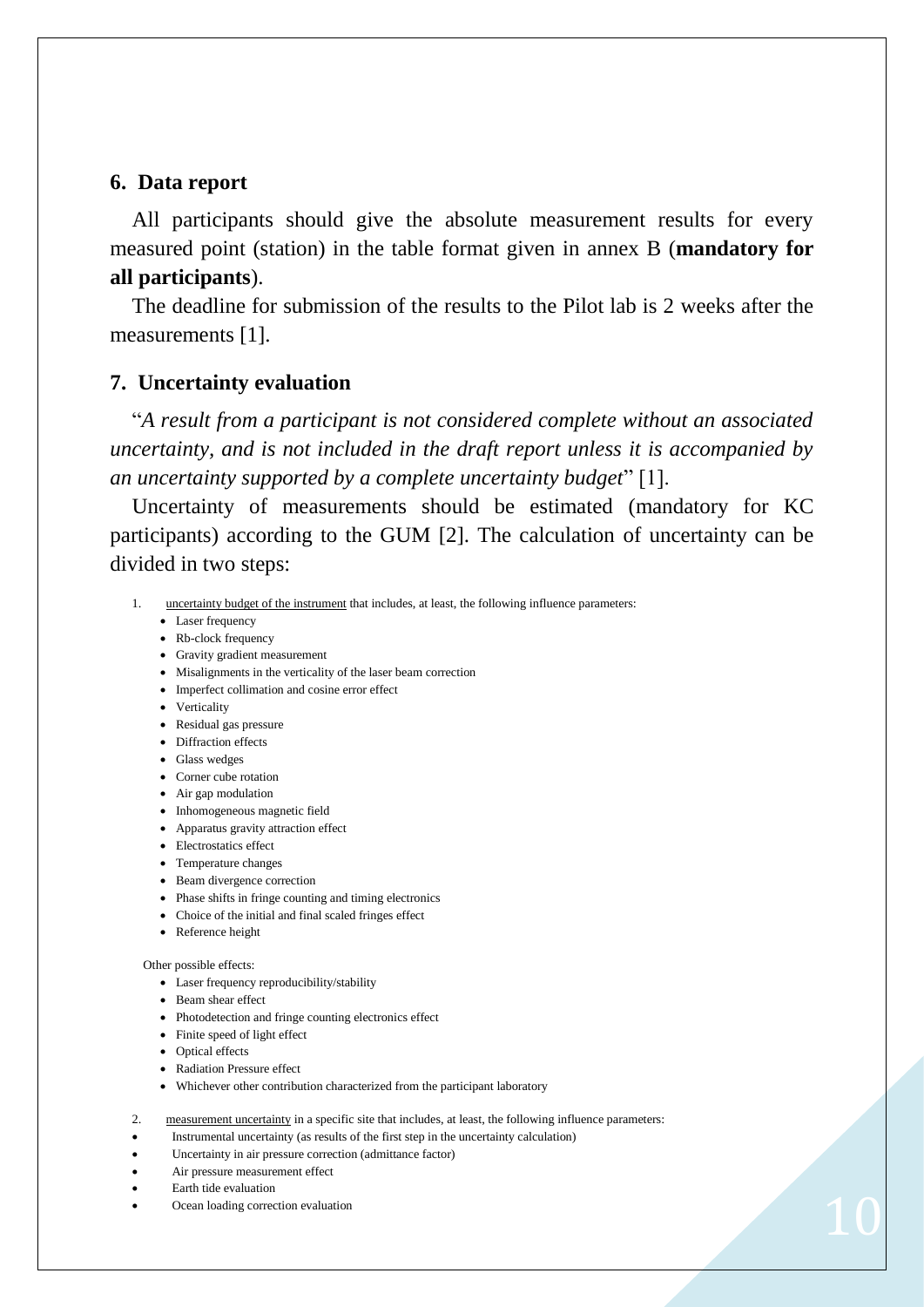- Polar motion correction evaluation
- Groundwater effect
- Coriolis acceleration effect
- Floor (instrument) recoil effect
- Gravity gradient (transfer to 1.3 m)
- Typical standard deviation of measurements

From the influencing quantities  $X_i$ , measurement deviations  $\Delta x_i$  and uncertainties in the form of standard deviation  $s_i$  (type A) and  $a_i$ (type B) are considered:

 standard uncertainty: note: *k<sup>a</sup>* depends on the type of statistical distribution (2 for U distribution, 3 for rectangular , 6 for triangular, etc.) *a i*) =  $s_i^2 \vee \frac{a_i}{k}$  $u^{2}(x_{i}) = s_{i}^{2} \vee \frac{a}{x_{i}}$  $x_i = s_i^2 \sqrt{\frac{a_i^2}{a_i^2}}$ (1)

- sensitivity coefficients:  $i \mid X_1 = x_1, ..., X_N = x_N$ *i b X*  $c_i \approx \frac{\Delta g}{\Delta g}$  $\Delta x_i \Big|_{X_i = x_1, ..., X_N}$  $\approx \frac{\Delta}{\sqrt{2}}$  $x_1 = x_1, \ldots$ (2)
- single gravity deviation:  $\Delta g_i = c_i \cdot \Delta x_i$ (3)  $2 \times 2$

$$
u^2(y_i) = c_i^2 u^2(x_i)
$$
 (4)

- combined standard uncertainty:  $\sum_{i=1}$  $=$ *i*  $u(g) = \sqrt{\sum u^2(y)}$ 1  $(g) = \sqrt{\sum u^2(y_i)}$  $(5)$
- sum of gravity deviations:

(6)

 effective degrees of freedom, according to the Welch-Satterthwaite formula:  $\sum_{i=1}$  $=$   $\frac{1}{n}$  $i=1$   $\qquad \qquad$   $\qquad$   $i=1$ *i u u u u j* (*y*  $u^4(y)$ 1 4 4  $(y)$  $(y)$ V V (7)

 coverage factor (*p=*level of confidence):  $k = f(v_{\text{eff}} , p)$ (8) expanded standard uncertainty: (9)

note:  $\left| \begin{array}{c} Ag \\ Ag \end{array} \right|$  is the calculated error. If it is not corrected, at least it should be included in  $U(g) = k \cdot u(g) + \left| \begin{array}{c} Ag \\ Ag \end{array} \right|$ the estimation of uncertainty. See F.2.4.5 in [2].

relative expanded standard uncertainty:

$$
U_{rel}(g) = \frac{U(g)}{g} \tag{10}
$$

 $\sum_{i=1}$  $\Delta g = \sum \Delta$ *n*

*i*  $g = \sum \Delta g$ 1

An example of calculation of uncertainty is given in annex C. It contains the unified budget of uncertainty for FG5-type gravimeters, as result of the analysis done in previous ICAG comparisons.

## **8. Frequency measurements during ICAG-2013**

The University of Luxembourg offers frequency measurements service during the ICAG-2013 both of stabilized lasers and the Rb clocks. Depending on the request from the participants, the traceability to national standard could be arranged. As these measurements are performed on the Campus of the University (15 minutes driving distance from the WULG), it is mandatory to make the request at least one week before the Comparison. It will be based on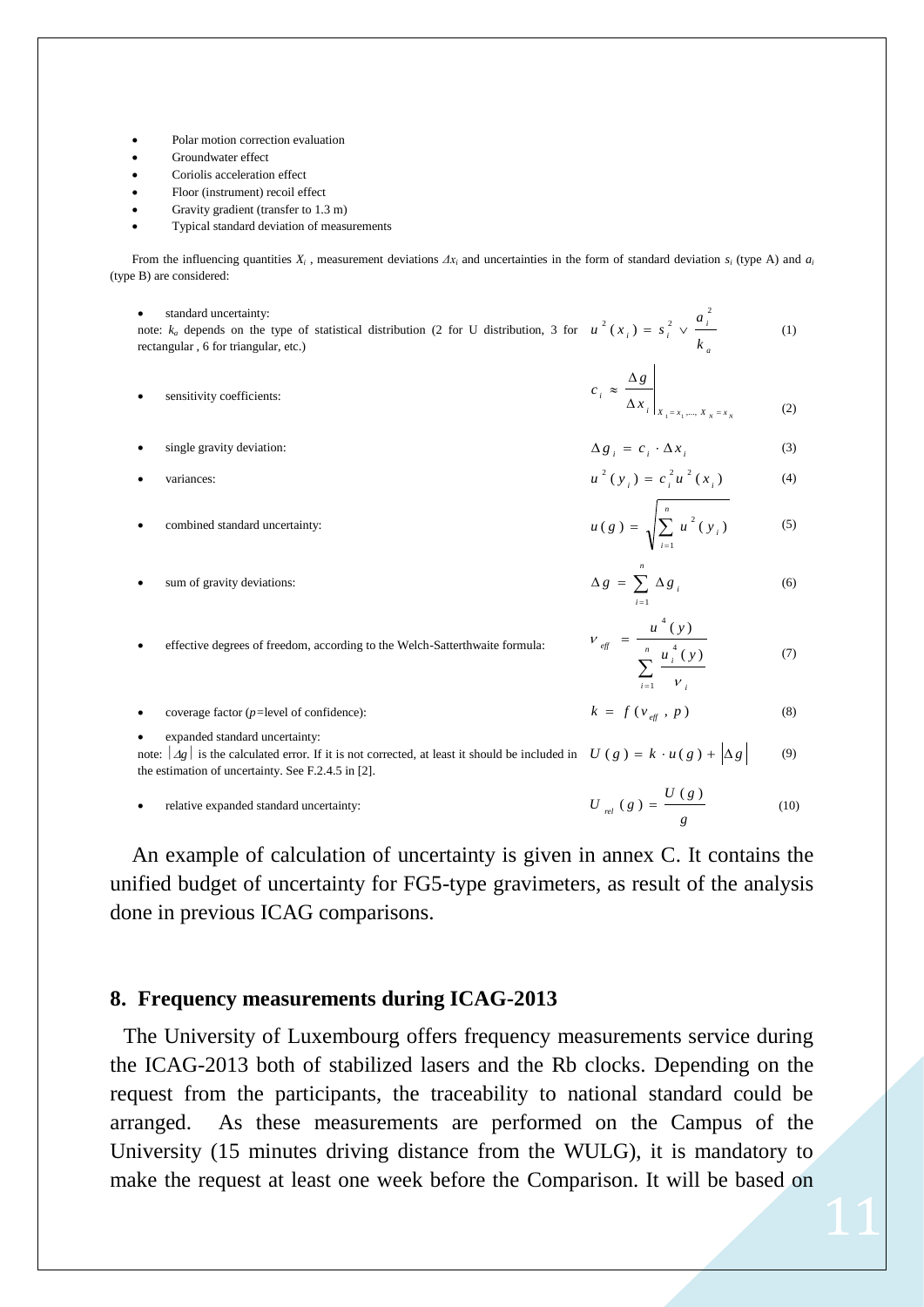"first-come-first-served". A time table will be communicated to the operators during the comparison. The contact person is Olivier Francis.

# **9. Results elaboration**

The results of ICAG-2013 will be the Comparison Reference Values with their uncertainties evaluated using all the measurements performed by all the gravimeters participating in ICAG-2013.

The data processing will be based on a weighted least square adjustment including the gravity differences measured by all gravimeters (PS and KC).

 $g_{ik} = g_k + \delta_i + \epsilon_{ik}$ 

with the condition

$$
\sum_i \delta_i = 0
$$

Two approaches will be compared. In the first approach, weights based on the uncertainty budget of the observations will be applied to the measured values  $g_{ik}$ . In a second approach, weights will be also applied on the biases  $\delta_i$ . However, the participants should propose and justify the weights to be applied on the biases otherwise they will be decided by the Pilot Laboratory.

These two results will be presented to the participants in the Draft A.

Consequently, the participants will decide which will be the more appropriate method and it will be implemented in the Draft B report.

Since the comparison strive for a blind test type of measurement, **participants cannot communicate their results, neither to other participants nor officially on any other way before the issue of the Draft A.**

Once the draft B of the report on KC is published all the results of ICAG-2013 will be made public.

### **10.Transportation of the instrumentation and customs formalities**

For the transportation of the instrumentation and customs formalities, the operators are invited to contact directly Olivier Francis if necessary. The name of a local shipping company or consignee who is used to deal with the customs formalities of this kind of equipment will be recommended on request.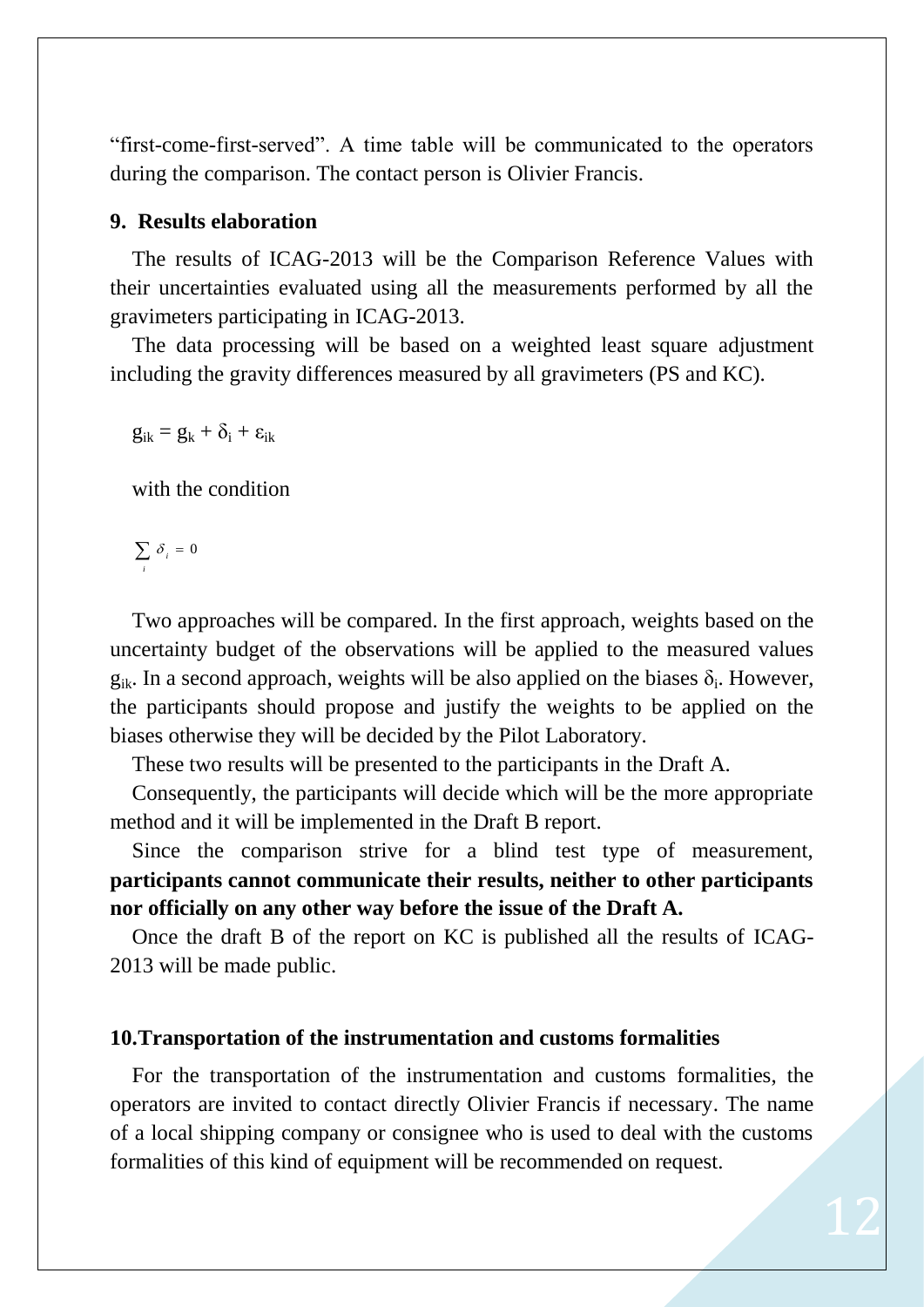# **11.References**

- [1] T. J. Quinn, *Guidelines for CIPM key comparisons carried out by Consultative Committees*, BIPM, Paris, 1 March 1999 with modifications by the CIPM in October 2003. [http://www.bipm.org/utils/en/pdf/guidelines.pdf](https://www.bipm.org/utils/en/pdf/guidelines.pdf)
- [2] BIPM, IEC, IFCC, ISO, IUPAC, IUPAP, OIML, *Guide to the Expression of Uncertainty in Measurement*; Edition 1993, corrected and reprinted 1995, ISO-GUM, International Organization for Standardization, Geneva,

Switzerland,ISBN92-67-10188-9. [http://www.bipm.org/en/publications/guides/gum.html](https://www.bipm.org/en/publications/guides/gum.html)

[3] Petit G. and B. Luzum, IERS Conventions 2010, IERS Technical Note No. 36, 2010. [ftp://maia.usno.navy.mil/conv2010/tn36.pdf"](ftp://maia.usno.navy.mil/conv2010/tn36.pdf)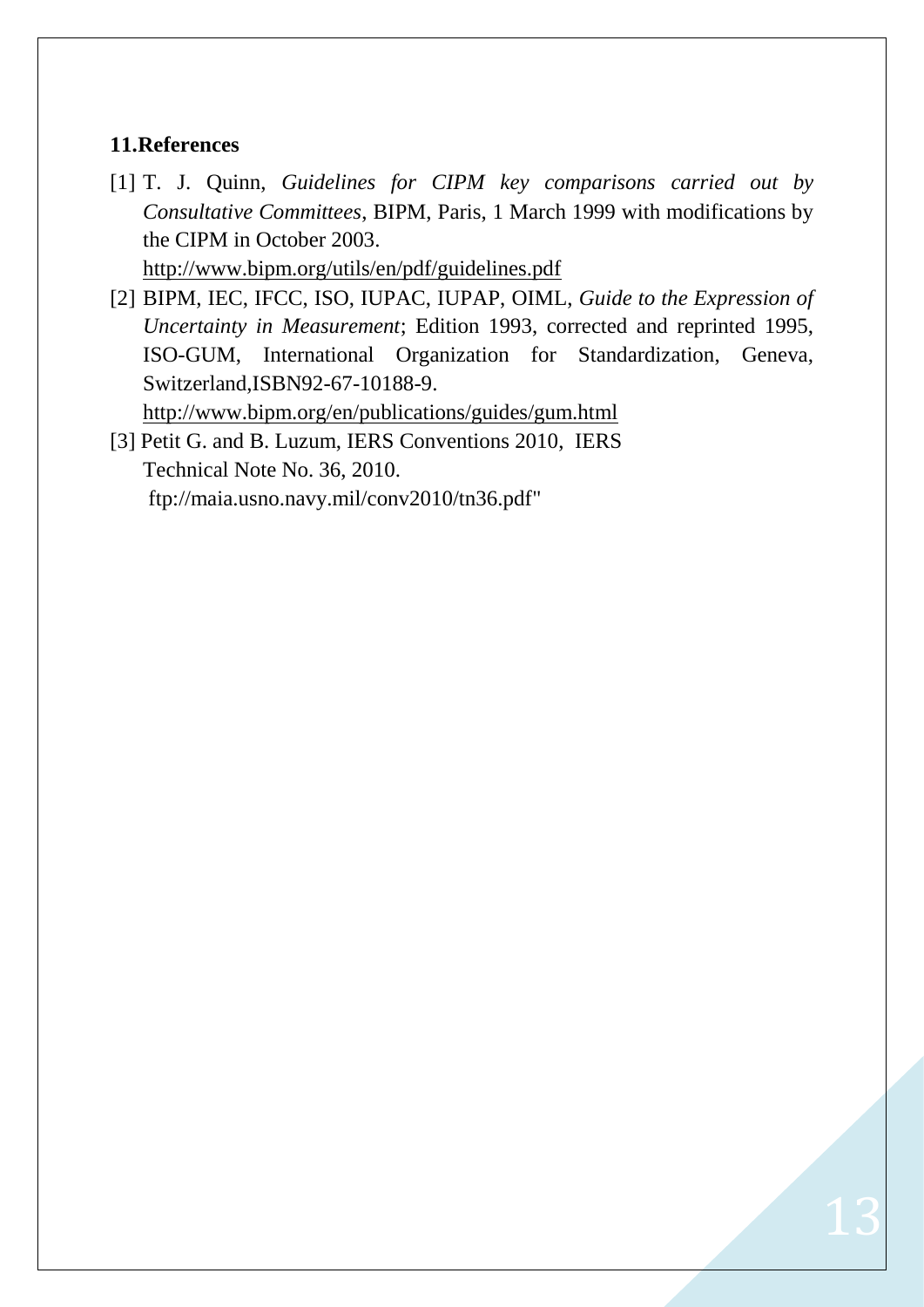# **Annex A - Description of the absolute gravimeter**

| <b>Manufacturer</b>                                                                                            |  |
|----------------------------------------------------------------------------------------------------------------|--|
| <b>Model/Type</b>                                                                                              |  |
| s/n                                                                                                            |  |
| Method of the measurement of free-fall<br>acceleration                                                         |  |
| <b>Approximated reference height</b>                                                                           |  |
| vibration-isolation device                                                                                     |  |
| interferometer type                                                                                            |  |
| <b>Laser type</b>                                                                                              |  |
| Throw/drop length used during measurement,<br>number of fringes acquired and fringes used for g-<br>evaluation |  |
| <b>Software</b>                                                                                                |  |
| <b>Add other information</b>                                                                                   |  |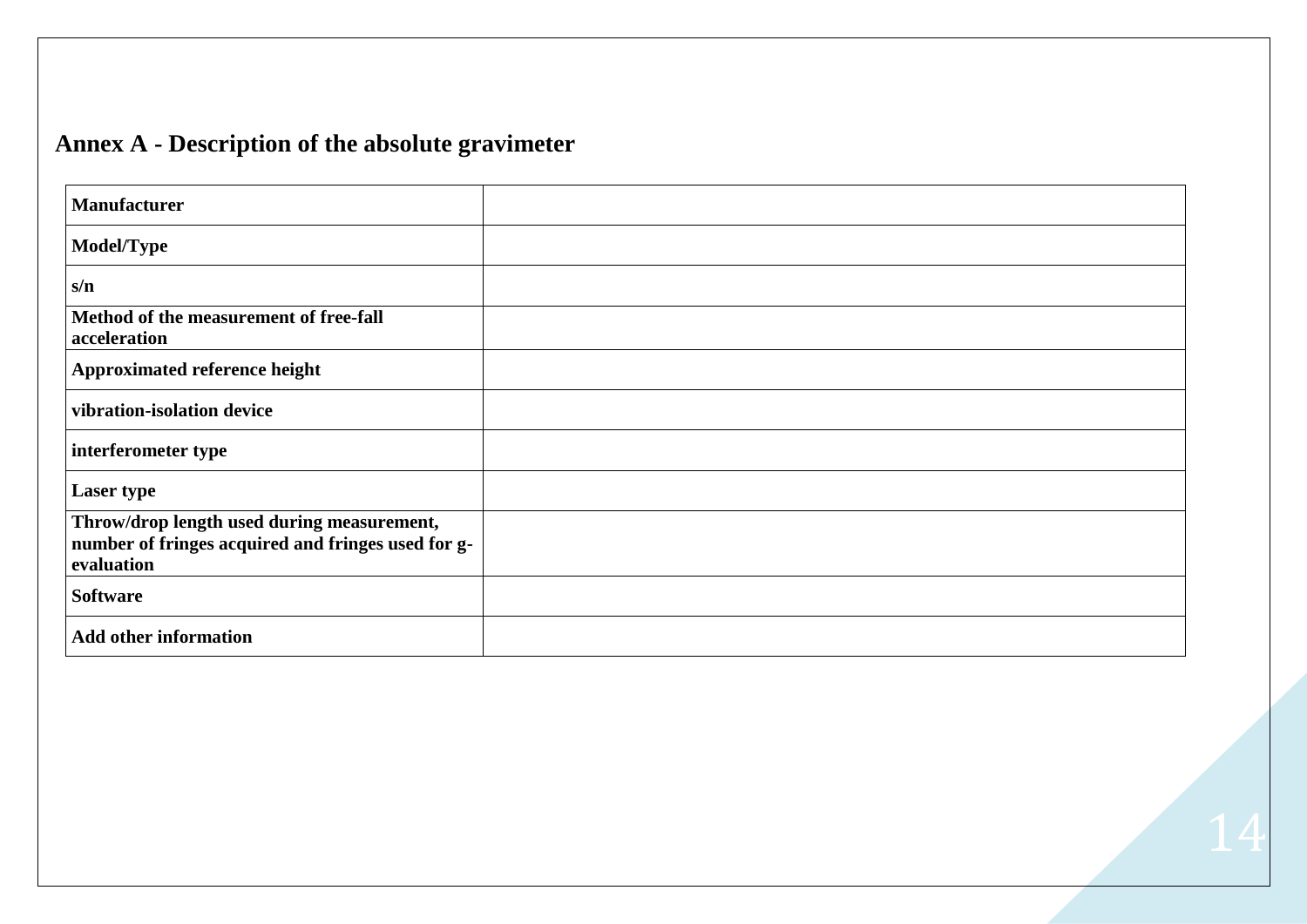# **Annex B - Report of measurement results**

**The g-values should be corrected for all known geophysical effects (tides, polar motion, atmospheric pressure, etc.) as well as for all instrumental effects (self-attraction, diffraction effects, etc.). The g-value can be given for any desired height.**

| Date | Time<br>$(from \div to)$ | Gravimeter | Operator/s | Site | #sets,<br>#drops | g@ measure-<br>$/\mu$ Gal | Measure-<br>ment height   ment height /<br>cm | std<br>$/\mu$ Gal | u/<br>µGal | Degrees of<br>freedom |
|------|--------------------------|------------|------------|------|------------------|---------------------------|-----------------------------------------------|-------------------|------------|-----------------------|
|      |                          |            |            |      |                  |                           |                                               |                   |            |                       |
|      |                          |            |            |      |                  |                           |                                               |                   |            |                       |
|      |                          |            |            |      |                  |                           |                                               |                   |            |                       |

**Indicate the value of the applied self-attraction correction and diffraction correction with the associated uncertainty** 

| Date | Time<br>(from:to) | Gravimeter | Operator/s | Site | Self-attraction<br>$/\mu$ Gal | $u_{\text{Self}}$<br>attraction<br>$/\mu$ Gal | Diffraction<br>$/\mu$ Gal | UDiffraction<br>$/\mu$ Gal |
|------|-------------------|------------|------------|------|-------------------------------|-----------------------------------------------|---------------------------|----------------------------|
|      |                   |            |            |      |                               |                                               |                           |                            |
|      |                   |            |            |      |                               |                                               |                           |                            |
|      |                   |            |            |      |                               |                                               |                           |                            |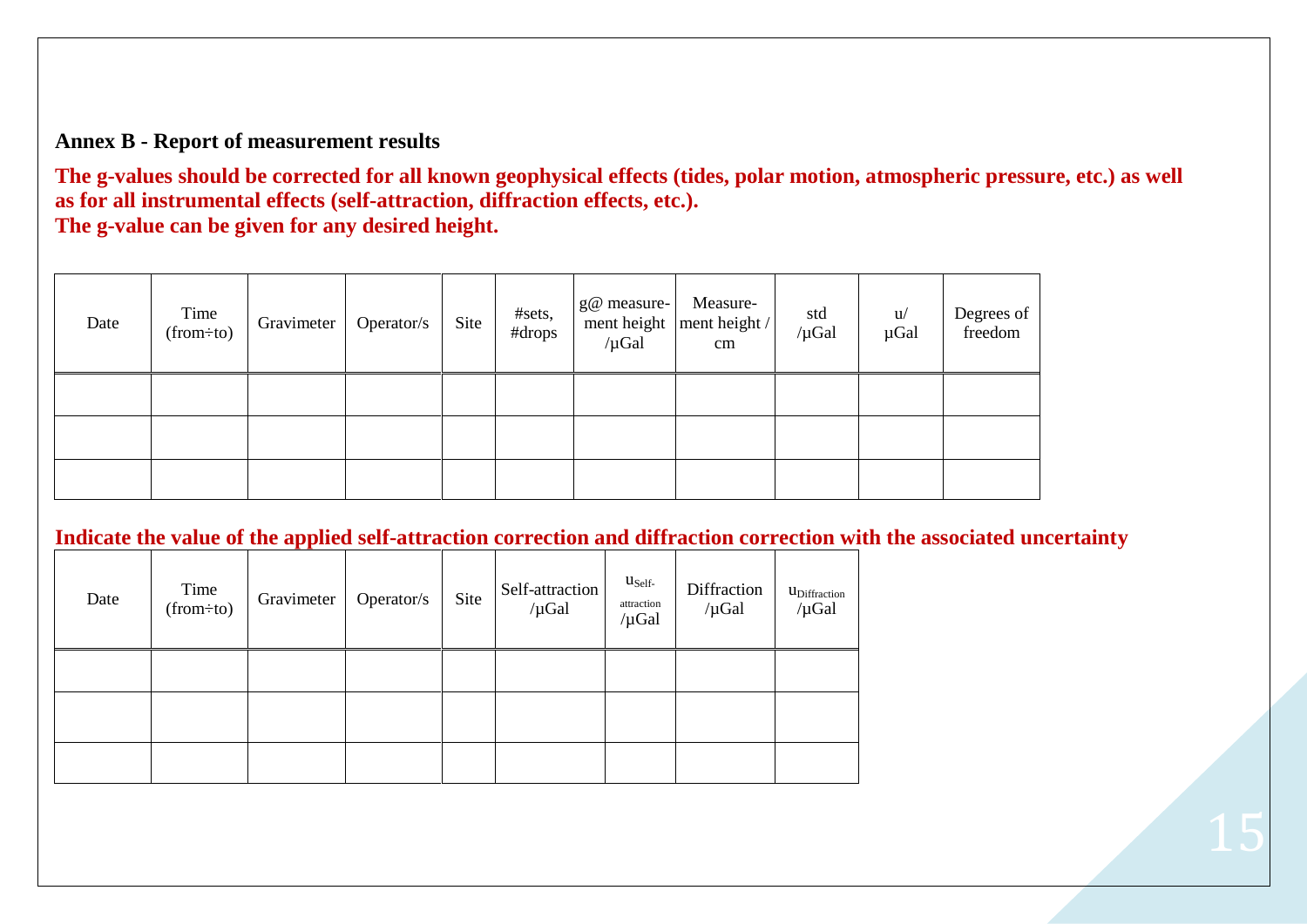## **Annex C - Example of calculation of uncertainty.**

### *Example of instrumental uncertainty (unified for FG5s)*

*Note: table below is in MS-Excel format. Double-click to open it. Light blue cells contain formulas that should not be modified*

| Influence parameters, $x_i$                                          | Value                                                                  | Unit                                           | $u_i$ or $a_i$ | Type A,<br>$\sigma_i$   | Type B, $a_i$ | Correction.<br>$\Delta g$        | Type of<br>distribution                                            | <b>Equivalent</b><br>variance                                                                 | <b>Sensitivity</b><br>coefficients | Contribution<br>to the<br>variance | Degrees of<br>freedom, $\nu$ | Equivalent<br>standard<br>uncertainty |
|----------------------------------------------------------------------|------------------------------------------------------------------------|------------------------------------------------|----------------|-------------------------|---------------|----------------------------------|--------------------------------------------------------------------|-----------------------------------------------------------------------------------------------|------------------------------------|------------------------------------|------------------------------|---------------------------------------|
| Laser frequency                                                      |                                                                        | Hz                                             | 1,0E-01        | 1,0E-01                 |               |                                  | gaussian                                                           | 1,0E-02                                                                                       | 2,1E-08                            | 4,4E-18                            | 30                           | $2,1E-09$                             |
| Laser frequency reproducibility                                      |                                                                        | Hz                                             | 1.0E-02        | 1.0E-02                 |               |                                  | gaussian                                                           | 1,0E-04                                                                                       | 2,1E-08                            | 4,4E-20                            | 30                           | $2,1E-10$                             |
| <b>Rb-clock frequency</b>                                            |                                                                        | Hz                                             | 5,0E-04        | 5,0E-04                 |               |                                  | gaussian                                                           | 2,5E-07                                                                                       | 2,0E-06                            | $1,0E-18$                          | 30                           | 1,0E-09                               |
| <b>Gravity gradient measurement</b>                                  |                                                                        | $m·s-2·m$                                      | 5,0E-12        | 5,0E-12                 |               |                                  | gaussian                                                           | 2,5E-23                                                                                       | 8,3E+02                            | 1,7E-17                            | 15                           | 4,2E-09                               |
| Misalignments in the verticality of the laser beam correction        | 6,60E-09                                                               | $m·s-2$                                        | $±2,1E-09$     |                         | 2,1E-09       | 6,6E-09                          | rectangular                                                        | 1,5E-18                                                                                       |                                    | 1,5E-18                            | 15                           | 1,2E-09                               |
| Imperfect collimation and cosine error effect                        |                                                                        | $m·s-2$                                        | 1,0E-09        | $1,0E-09$               |               |                                  | qaussian                                                           | $1,0E-18$                                                                                     | $\mathbf{1}$                       | $1,0E-18$                          | 15                           | $1,0E-09$                             |
| Verticality                                                          |                                                                        | rad                                            | 4,8E-05        |                         | $4,8E-05$     |                                  | rectangular                                                        | 7,7E-10                                                                                       | 1,41E-04                           | $1,5E-17$                          | 15                           | 3,9E-09                               |
| Residual gas pressure                                                | 2,0E-04                                                                | Pa                                             | $±2E-04$       |                         | 2E-04         | 3,6E-09                          | rectangular                                                        | 1,3E-08                                                                                       | 1,8E-05                            | 4,3E-18                            | $5\phantom{.0}$              | $2,1E-09$                             |
| <b>Diffraction effects</b>                                           |                                                                        |                                                | $±3,1E-10$     | $3,1E-10$               |               |                                  | gaussian                                                           | 9,6E-20                                                                                       | $9,8E+00$                          | $9,2E-18$                          | 15                           | 3,0E-09                               |
| Beam shear effect                                                    | unknown                                                                |                                                | unknown        |                         |               |                                  |                                                                    | $0,0E+00$                                                                                     |                                    | $0,0E+00$                          |                              | $0.0E + 00$                           |
| <b>Glass wedges</b>                                                  |                                                                        | rad                                            |                | 2,9E-05                 |               |                                  | gaussian                                                           | 8,4E-10                                                                                       | $-1,4E-04$                         | 1,6E-17                            | 15                           | 4,1E-09                               |
| Corner cube rotation                                                 |                                                                        | rads                                           | $±1E-02$       |                         | 1E-02         |                                  | rectangular                                                        | 3,3E-05                                                                                       | 6,0E-07                            | $1,2E-17$                          | 15                           | 3,5E-09                               |
| Air gap modulation                                                   |                                                                        | mm                                             | 1,5E-07        | 1,5E-07                 |               |                                  | gaussian                                                           | 2,3E-14                                                                                       | 4,9E-02                            | $5,4E-17$                          | 15                           | 7,4E-09                               |
| Inhomogeneous magnetic field                                         |                                                                        | $\mathsf{T}$                                   | $±5E-05$       |                         | 5E-05         |                                  | rectangular                                                        | 8,3E-10                                                                                       | 7,0E-05                            | 4,1E-18                            | 15                           | 2,0E-09                               |
| Apparatus gravity attraction effect                                  |                                                                        | $m·s-2$                                        | $±2E-09$       |                         | 2E-09         |                                  | rectangular                                                        | 1,3E-18                                                                                       | $\mathbf{1}$                       | 1,3E-18                            | 10                           | $1,2E-09$                             |
| <b>Electrostatics effect</b>                                         |                                                                        | $m·s-2$                                        | 1,0E-09        | 1,0E-09                 |               |                                  | gaussian                                                           | $1,0E-18$                                                                                     |                                    | 1,0E-18                            | 15                           | 1,0E-09                               |
| Temperature changes                                                  |                                                                        | °C                                             | $±4E+00$       |                         | $4E + 00$     |                                  | U                                                                  | 8,0E+00                                                                                       | 7,0E-10                            | 3,9E-18                            | 10                           | 2.0E-09                               |
| <b>Diffraction effects</b>                                           | 2E-08                                                                  | $m·s-2$                                        | 1,10E-08       | 1,1E-08                 |               | 2E-08                            | gaussian                                                           | 1,2E-16                                                                                       |                                    | $1,2E-16$                          | 10                           | 1,1E-08                               |
| Index of refraction effect                                           |                                                                        |                                                | negligible     |                         |               |                                  |                                                                    | $0,0E+00$                                                                                     |                                    | $0,0E+00$                          |                              | $0.0E + 00$                           |
| Phase shifts in fringe counting and timing electronics               |                                                                        | $\mathsf{s}$                                   | $±1E-08$       |                         | 1E-08         |                                  | rectangular                                                        | 3,3E-17                                                                                       | 5,2E-01                            | 9,0E-18                            | 15                           | 3,0E-09                               |
| Photodetection and fringe counting electronics effect                |                                                                        |                                                | negligible     |                         |               |                                  |                                                                    | $0,0E+00$                                                                                     |                                    | $0.0E + 00$                        |                              | $0.0E + 00$                           |
| Finite speed of light effect                                         |                                                                        |                                                | negligible     |                         |               |                                  |                                                                    | $0,0E+00$                                                                                     |                                    | $0,0E+00$                          |                              | $0,0E+00$                             |
| Choice of the initial and final scaled fringes effect                |                                                                        | $m·s-2$                                        | 1,3E-08        | 1,3E-08                 |               |                                  | gaussian                                                           | $1,7E-16$                                                                                     | $\mathbf{1}$                       | 1,7E-16                            | 15                           | 1,3E-08                               |
| <b>Optical effects</b>                                               |                                                                        |                                                | negligible     |                         |               |                                  |                                                                    | $0,0E+00$                                                                                     |                                    | $0,0E+00$                          |                              | $0.0E + 00$                           |
| Reference height                                                     |                                                                        | m                                              | $±1E-03$       |                         | 1E-03         |                                  | rectangular                                                        | 3,3E-07                                                                                       | 3,0E-06                            | 3,0E-18                            | 30                           | 1,7E-09                               |
| <b>Radiation Pressure effect</b>                                     |                                                                        |                                                | negligible     |                         |               |                                  |                                                                    | $0,0E+00$                                                                                     |                                    | $0,0E+00$                          |                              | $0.0E + 00$                           |
| <b>Others</b>                                                        |                                                                        |                                                | negligible     |                         |               |                                  |                                                                    | $0,0E+00$                                                                                     |                                    | $0.0E + 00$                        |                              | $0,0E+00$                             |
|                                                                      |                                                                        |                                                |                | <b>Total correction</b> |               | 3.02E-08                         | ms <sup>2</sup>                                                    |                                                                                               | Sum of variances                   | 4,49E-16                           | $m^2s^2$                     |                                       |
|                                                                      |                                                                        |                                                |                |                         |               | Combined standard uncertainty, u |                                                                    |                                                                                               |                                    | 2,1E-08                            | $m·s-2$                      |                                       |
|                                                                      |                                                                        |                                                |                |                         |               |                                  | Degrees of freedom, $v_{\text{eff}}$ (Welch-Satterthwaite formula) |                                                                                               |                                    | 55                                 |                              |                                       |
|                                                                      |                                                                        |                                                |                | Confidence level, p     |               |                                  |                                                                    |                                                                                               |                                    |                                    |                              |                                       |
|                                                                      |                                                                        | Coverage factor, k (calculated with t-Student) |                |                         |               |                                  |                                                                    |                                                                                               |                                    | 95%<br>2,00                        |                              |                                       |
|                                                                      | <b>Expanded uncertainty (corrections applied), <math>U = ku</math></b> |                                                |                |                         |               |                                  |                                                                    |                                                                                               |                                    | 4,2E-08                            | ms <sup>2</sup>              |                                       |
| Relative expanded uncertainty (corrections applied), $U_{rel} = U/g$ |                                                                        |                                                |                |                         |               |                                  |                                                                    | 4,3E-09                                                                                       |                                    |                                    |                              |                                       |
|                                                                      |                                                                        |                                                |                |                         |               |                                  |                                                                    | <b>Expanded uncertainty (corrections not applied), <math>U = ku + ABS(\triangle q)</math></b> |                                    | 7,3E-08                            | $ms-2$                       |                                       |

### **Example of instrumental uncertainty (unified for FG5s)**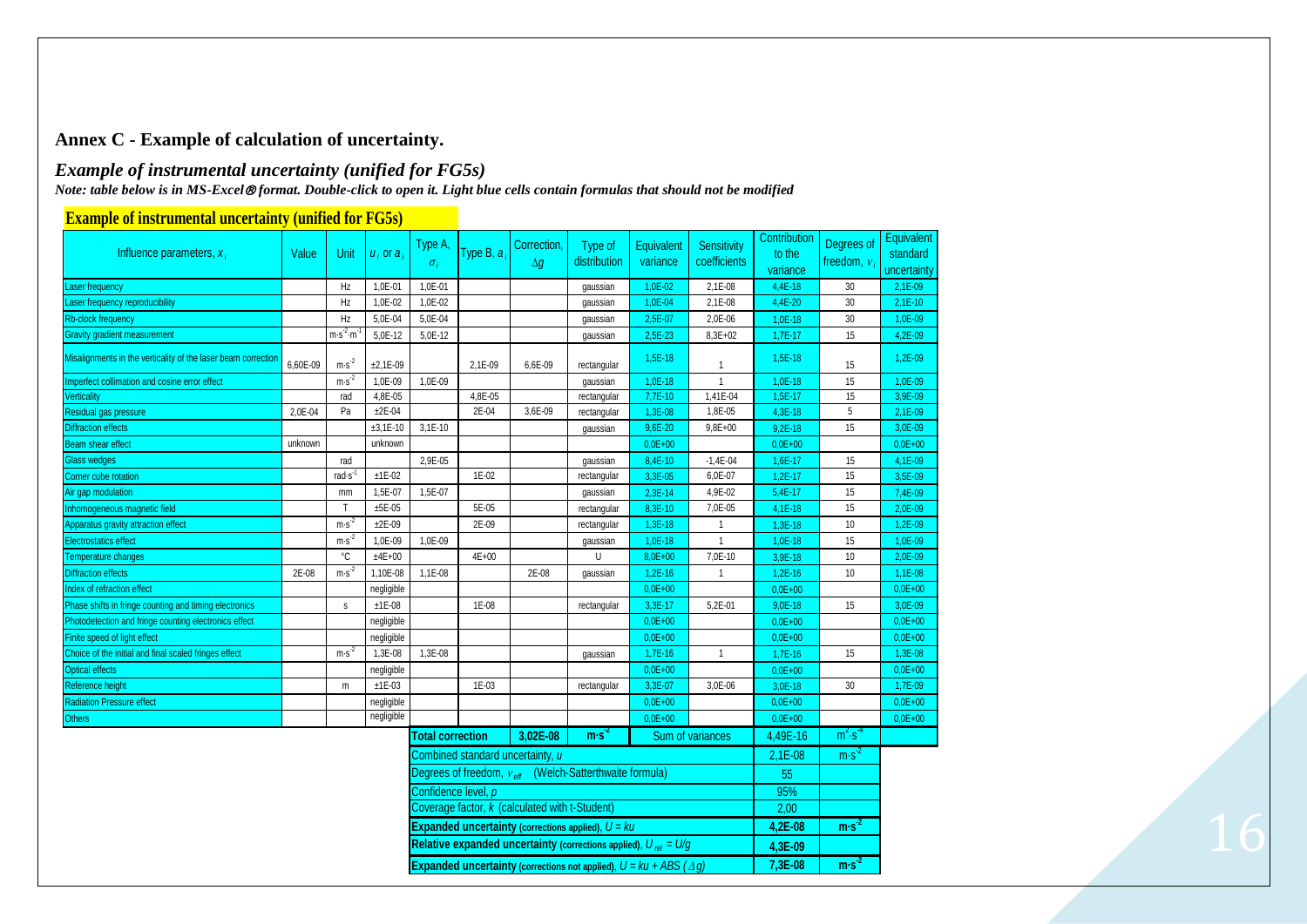### *Example of site dependent uncertainty (unified)*

*Note: table below is in MS-Excel format. Double-click to open it. Light blue cells contain formulas that should not be modified*

| Influence parameters, $x_i$                                | Value     | Unit             | $u_i$ or $a_i$      | Type A,<br>$\sigma_i$            | Type B, $a_i$                                  | Type of<br>distribution                                                                       | Equivalent<br>variance                                                   | Sensitivity<br>coefficients | Contribution<br>to the<br>variance | Degrees of<br>freedom, $v_i$ | Equivalent<br>standard<br>uncertainty |
|------------------------------------------------------------|-----------|------------------|---------------------|----------------------------------|------------------------------------------------|-----------------------------------------------------------------------------------------------|--------------------------------------------------------------------------|-----------------------------|------------------------------------|------------------------------|---------------------------------------|
| Instrumental uncertainty                                   | 2,1E-08   | $ms-2$           | 2,1E-08             | 2.1E-08                          |                                                | qaussian                                                                                      | 4.5E-16                                                                  | $\mathbf{1}$                | 4.5E-16                            | 55                           | $2.1E - 08$                           |
| Uncertainty in air pressure correction (admittance factor) | $6,3E+00$ | hPa              | 6,0E-01             |                                  | 3,0E-01                                        | rectangular                                                                                   | 3,0E-02                                                                  | 3,2E-08                     | 3,0E-17                            | 15                           | 5.5E-09                               |
| Air pressure measurement effect                            |           | $ms-2$           | $±1E-09$            |                                  | 1.0E-09                                        | rectangular                                                                                   | 3,3E-19                                                                  | $\mathbf{1}$                | 3.3E-19                            | 30                           | 5.8E-10                               |
| Earth tide evaluation                                      |           | $m·s-2$          | $±1E-08$            |                                  | 1.0E-08                                        | rectangular                                                                                   | $3.3E-17$                                                                | 1                           | 3.3E-17                            | 30                           | 5.8E-09                               |
| Ocean loading correction evaluation                        |           | $m·s-2$          | $±0,5E-09$          |                                  | 5,0E-09                                        | rectangular                                                                                   | 8,3E-18                                                                  | 1                           | 8,3E-18                            | 30                           | 2,9E-09                               |
| Polar motion correction evaluation                         |           | $m·s-2$          | $±0,5E-11$          |                                  | 5,0E-10                                        | rectangular                                                                                   | 8,3E-20                                                                  | $\mathbf{1}$                | 8.3E-20                            | 30                           | $2.9E - 10$                           |
| Groundwater effect                                         | Unknown   |                  | Unknown             |                                  |                                                |                                                                                               | $0.0E + 00$                                                              |                             | $0.0E + 00$                        |                              | $0.0E + 00$                           |
| Coriolis acceleration effect                               |           | $ms-2$           | $±7,5E-09$          |                                  | 7,5E-09                                        | rectangular                                                                                   | $1.9E - 17$                                                              | $\mathbf{1}$                | $1.9E - 17$                        | 15                           | 4.3E-09                               |
| Floor (instrument) recoil effect                           |           | $m·s-2$          | $±2E-09$            |                                  | 2.0E-09                                        | rectangular                                                                                   | $1.3E-18$                                                                | 1                           | $1.3E - 18$                        | 15                           | $1.2E - 09$                           |
| Gravity gradient (transfer to 0.9 m)                       |           | $m·s-2·m-1$      | 5.0E-12             | 5.0E-12                          |                                                | qaussian                                                                                      | $2.5E-23$                                                                | $8.3E + 02$                 | $1.7E - 17$                        | 30                           | $4.2E - 09$                           |
| <b>Typical standard deviation of measurements</b>          |           | $ms-2$           | 5,0E-09             | 5.0E-09                          |                                                | gaussian                                                                                      | $2,5E-17$                                                                | 1                           | $2.5E-17$                          | 30                           | 5,0E-09                               |
|                                                            |           | Sum of variances |                     |                                  |                                                |                                                                                               |                                                                          |                             |                                    | $m2 s-4$                     |                                       |
|                                                            |           |                  |                     | Combined standard uncertainty, u |                                                |                                                                                               |                                                                          |                             | $2,4E-08$                          | ms <sup>2</sup>              |                                       |
|                                                            |           |                  |                     |                                  |                                                | Degrees of freedom, $v_{\text{eff}}$ (Welch-Satterthwaite formula)                            |                                                                          |                             | 89                                 |                              |                                       |
|                                                            |           |                  | Confidence level, p |                                  |                                                |                                                                                               |                                                                          |                             | 95%                                |                              |                                       |
|                                                            |           |                  |                     |                                  | Coverage factor, k (calculated with t-Student) |                                                                                               |                                                                          |                             | 1,99                               |                              |                                       |
| Expanded uncertainty (corrections applied), $U = ku$       |           |                  |                     |                                  |                                                |                                                                                               |                                                                          |                             | 4,8E-08                            | $ms-2$                       |                                       |
|                                                            |           |                  |                     |                                  |                                                | Relative expanded uncertainty (corrections applied), $U_{rel} = U/g$                          |                                                                          |                             | 4,9E-09                            |                              |                                       |
|                                                            |           |                  |                     |                                  |                                                | <b>Expanded uncertainty (corrections not applied), <math>U = ku + ABS(\triangle g)</math></b> |                                                                          |                             | 7,8E-08                            | ms <sup>2</sup>              |                                       |
|                                                            |           |                  |                     |                                  |                                                |                                                                                               | Relative expanded uncertainty (corrections not applied), $U_{rel} = U/g$ |                             | 8,0E-09                            |                              |                                       |